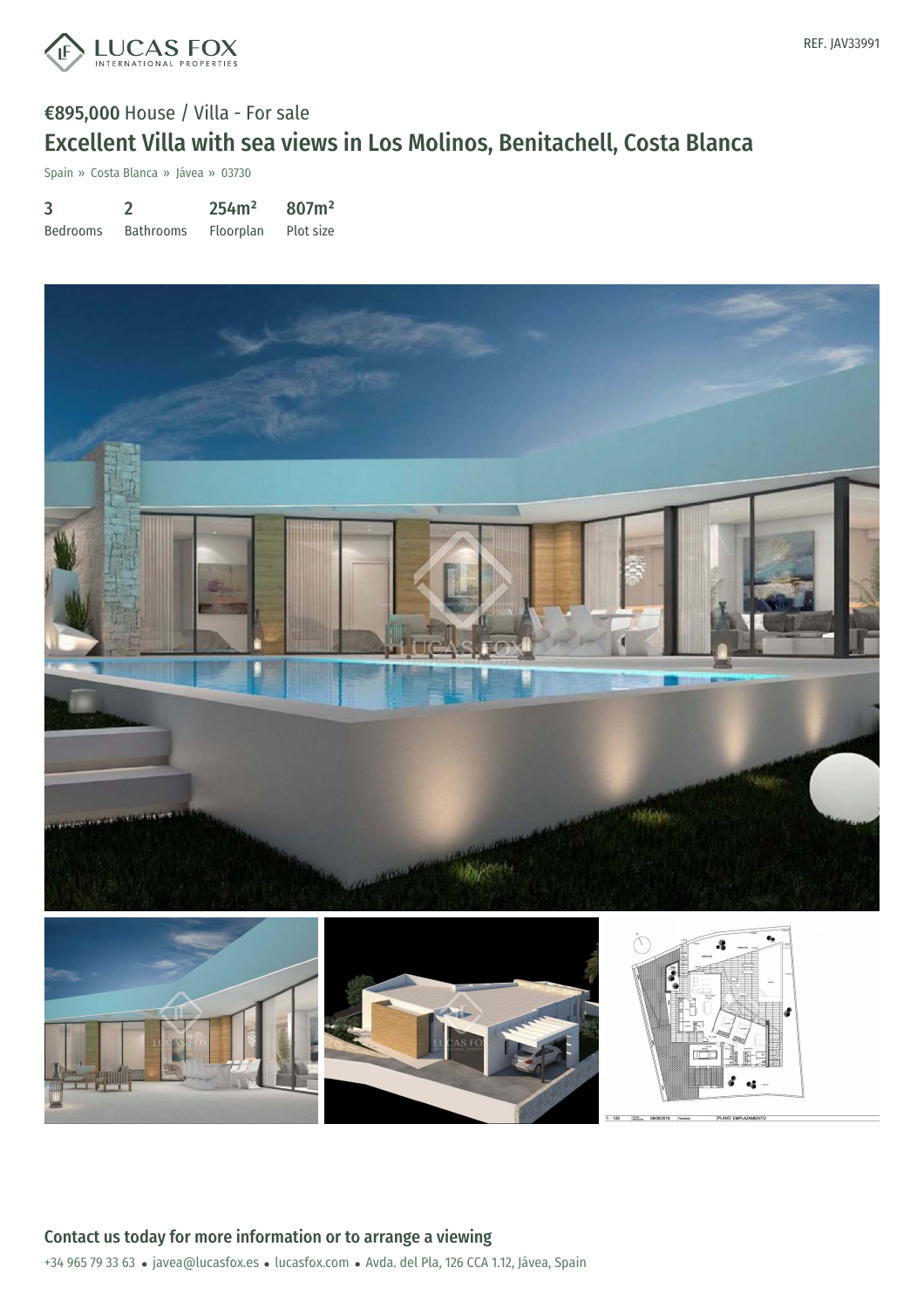

# €895,000 House / Villa - For sale Excellent Villa with sea views in Los Molinos, Benitachell, Costa Blanca

Spain » Costa Blanca » Jávea » 03730

| 3               |                  | 254m <sup>2</sup> | 807m <sup>2</sup> |
|-----------------|------------------|-------------------|-------------------|
| <b>Bedrooms</b> | <b>Bathrooms</b> | Floorplan         | Plot size         |

#### OVERVIEW

### 3 bedroom 253 m2 villa with sea views for sale in Benitachell, Costa Blanca

This villa is situated on a totally flat plot with modern infrastructure in a very quiet area.

No steps, no stairs; all on one level. And very complete with underfloor heating, central aircon, completely fitted kitchen and very high-quality materials and finishing in general.

The villa comprises 3 bedrooms and two bathrooms, one of them en-suite with the large master bedroom and dressing room.

There is a large salon with an American kitchen, storage room, garage, and cloakroom.

All on the same level with the pool terrace and the large 9,5 x 4-meter pool.

A unique opportunity for people with an eye for quality and detail.

UNDER CONSTRUCTION



[lucasfox.com/go/jav33991](https://www.lucasfox.com/go/jav33991)

Sea views, Garden, Swimming pool, Terrace, Private garage, Natural light, Parking, Underfloor heating, Air conditioning, Alarm, Double glazing, Equipped Kitchen, Heating, New build, Storage room, Views